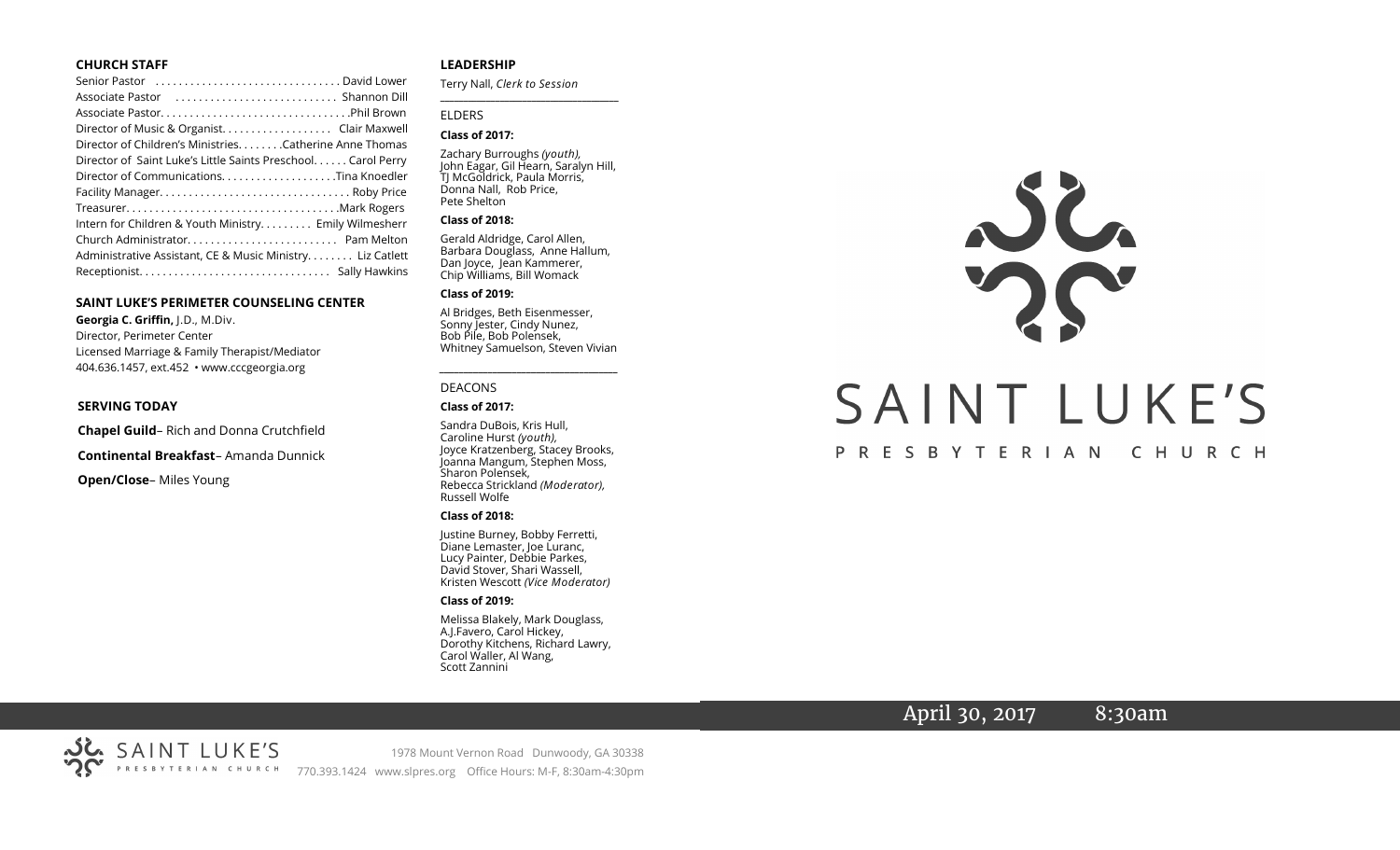

1978 Mount Vernon Road • Dunwoody, Georgia 30338 770.393.1424 • www.slpres.org

# **April 30, 2017**

Third Sunday of Easter and Youth Sunday

#### **Liturgical Color:** White

*White is used on days we celebrate the redemptive work of Jesus Christ, such as Easter, Christmas and Communion Sundays.*

#### **SUNDAY SCHEDULE**

8:30am Chapel Communion Service 9:30am Sunday School 11:00am Sanctuary Worship Service *Nursery available at all services and Sunday School.*

# MISSION

Responding to God's call and empowered by the Holy Spirit, we invite all to join us in knowing, serving, and sharing Jesus Christ here and around the world.

## VISION

To be a beacon of faith, hope, and love– every member an active disciple in Christ's ministry.

# **WELCOME, GUESTS!**

We are delighted you are worshipping with us.

**DURING** the Welcome, please print the requested information on the Friendship Pad and pass the Friendship Pad down the pew.

**AFTER** the worship service, please join us outside the Chapel where our Pastors will be available to answer questions and provide you with a loaf of freshly-baked bread.

**FOR MORE** information about our programs, ministries or membership, please contact one of our Pastors at 770.393.1424, or visit our website: slpres.org.

## **THAT ALL MAY WORSHIP**

**ASSISTIVE** hearing devices, large print hymnals, large print bulletins and back cushions are available. Please contact an usher for further assistance. histext **CHILDREN'S WORSHIP** notebooks

and activity sheets are available on the table just outside the Chapel doors. For your convenience, there is a Family Restroom located in the hallway of the administrative offices, on the first floor, near the main lobby.

#### **CALLING ALL SAINT LUKE'S LADIES**—You

are invited to come to the Presbyterian Women's Annual Spring Gathering on May 8, starting at 6pm for fellowship and punch in the lobby, followed by a potluck dinner in the Great Hall and then a church service in the Chapel led by our guest speaker, Ms. Carrie Weatherford, Director of Children and Family Ministries at Roswell Presbyterian. All are welcome and it's a fun, casual gathering! Please register on the sign-up sheet in the lobby. Please contact the following with any questions: Andrea Price, at [andreacoppedgeprice@gmail.com](mailto:andreacoppedgeprice@gmail.com) or Fern Mitropoulos at tmitropoulos@comcast.net. We sure hope to see you there!

**INTERFAITH OUTREACH HOME (IOH)—** This organization provides transitional housing for homeless families. On the third Thursday of each month when the adults have life skills training; Saint Luke's provides and delivers a meal which feeds approximately 10 adults and 15 children. Meal expenses are reimbursable by Saint Luke's. Volunteers are needed for Thursday, May 18th. Please sign up in the lobby or feel free to call Al Bridges at 770-394-6581.

**CAMP LITTLE SAINTS**— Saint Luke's Preschool & Kindergarten is offering a fun camp for kids who turned 2 by September 1, 2016 through kids who have completed Kindergarten. 4 days each week, 9 a.m. - 1 p.m. Space is limited. Contact Carol Perry at 770.393.1424 ext. 240.

GETTING SPACY // May 30 – June 2 // Blast off for fun as we learn what it takes to be an astronaut! We'll suit up and climb aboard the SLLS Spaceship to explore the planets in our solar system. Along the way we'll make edible moon rocks and Martian Slime!

TAKE ME OUT TO THE BALLGAME // June 5 – June 8 // Grab your baseball hat and hit the SLLS ballpark! Our ball players will spend lots of time with balls of all kinds during the week. There will be plenty of ballpark snacks and we'll take home our very own personalized trading cards!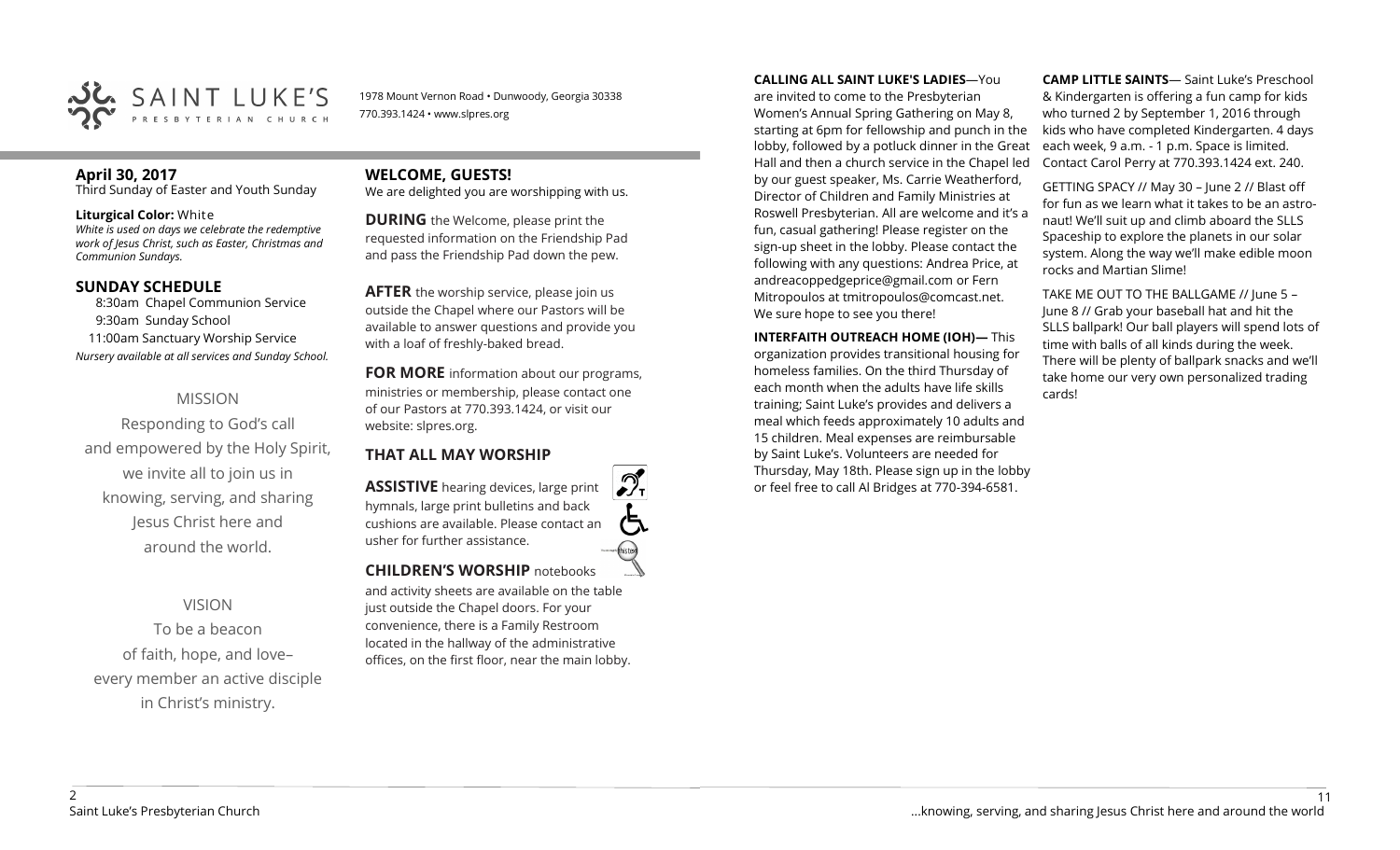# YOUTH MINISTRY

**Phil Brown philbrown@slpres.org / 770.393.1424 ext. 238 Emily Wilmesherr emilywilmesherr@slpres.org/ 770.393.1424 ext. 234**   $\_$  ,  $\_$  ,  $\_$  ,  $\_$  ,  $\_$  ,  $\_$  ,  $\_$  ,  $\_$  ,  $\_$  ,  $\_$  ,  $\_$  ,  $\_$  ,  $\_$  ,  $\_$  ,  $\_$  ,  $\_$  ,  $\_$  ,  $\_$  ,  $\_$  ,  $\_$  ,  $\_$  ,  $\_$  ,  $\_$  ,  $\_$  ,  $\_$  ,  $\_$  ,  $\_$  ,  $\_$  ,  $\_$  ,  $\_$  ,  $\_$  ,  $\_$  ,  $\_$  ,  $\_$  ,  $\_$  ,  $\_$  ,  $\_$  ,

#### **YOUTH SUNDAY SCHOOL**

Youth Sunday is today. Meet at 9am in the Sanctuary to receive a part and run through the service. Please bring \$5 for a Youth T shirt. Youth will go to breakfast at Sunday School hour.

#### **YOUTH GROUP**

Tonight is Chastain at Saint Luke's, 6:30pm. Phil will be on the grill; \$1 hot dogs!

#### **SUMMER TRIP INFO. MTG**

If you are attending Mt. Top, Massanetta Springs or Montreat, please attend today's informational meeting in the Session Room from 12:30-1:30pm. Lunch provided.

#### **MARK YOUR CALENDARS**

- **May 7:** During Sunday School there will be a Parent Feedback Group with Breakfast and coffee (FINCH classroom) Year End Review. Youth will go out to breakfast.
- **May 7:** Blessing of the Animals, 2pm ( Ice Cream or Tacos, afterward)
- **May 14:** Sunday School, No Youth Group (Mother's Day)

**May 21:** Six Flags (sign up and details on line)

**May 28:** No Sunday School or Youth Group (Memorial Day Weekend)

# MUSIC MINISTRY

**Clair Maxwell clairmaxwell@slpres.org / 770.393.1424 ext. 227**  \_\_\_\_\_\_\_\_\_\_\_\_\_\_\_\_\_\_\_\_\_\_\_\_\_\_\_\_\_\_\_\_\_\_\_\_\_\_\_\_\_\_\_\_\_\_\_\_\_\_\_\_\_\_\_\_\_\_\_\_\_\_\_\_\_\_\_\_\_\_\_\_\_\_\_\_\_\_\_\_\_\_\_\_\_\_\_\_\_\_\_\_\_\_\_\_\_\_\_\_

#### **CHOIR REHEARSALS ON WEDNESDAYS:**

6:30-7:20pm Festival Ringers, *Youth & Adults, Clair Maxwell, Director* 7:30-9:00pm Chancel Choir, *Youth & Adults, Clair Maxwell, Director* 

## **MARK YOUR CALENDARS**

End of the Year Combined Children's Choir Party, May 3, 5-6pm in Hannaford Garden.

#### **SUMMER MUSIC**

We are currently scheduling music for our summer worship services while our choirs take the summer off. If you play an instrument, take music lessons, or can't sing with the choirs during the year, this is your chance to share your gifts with the congregation. Music is needed at the 8:30 and 11am services from June 4 through August 13. All singers and instrumentalists are welcome and appreciated! Contact Clair Maxwell if interested.

# **In Preparation for Worship**

"Sometimes the bravest and most important thing you can do is just show up."

*~Brené Brown*



# **Prelude** Amazing Grace *arr. Jay Althouse*

## **Welcome and Announcements Shannon Dill Shannon Dill**

## **Call to Worship\***

Leader: We are here. We wait for Jesus.

**People: We trust He will be here.** 

Leader: Even in our doubt, we trust.

# **People: We trust in the resurrection and so we worship God!**

## **Hymn #255\*** O Sons and Daughters, Let Us Sing *O FILII ET FILIAE*

# **Call to Confession\***

Leader: The Lord be with you. **People: And also with you.** Leader: Let us pray.

# **Prayer of Confession\***

## **Dear God,**

**We confess that we have not always trusted the promises you make to us. You promised resurrection, and yet we deny and hide in fear. You promise us faith, and we need more and more proof. Teach us to look for you when it is hard. Teach us to seek your promises of faith, hope, and loveespecially when it is hard to do so. Hear our silent prayers of confession…**(*Silence is kept for personal reflection)*

Leader: Lord, in Your mercy. **People: Hear our prayer. Amen.**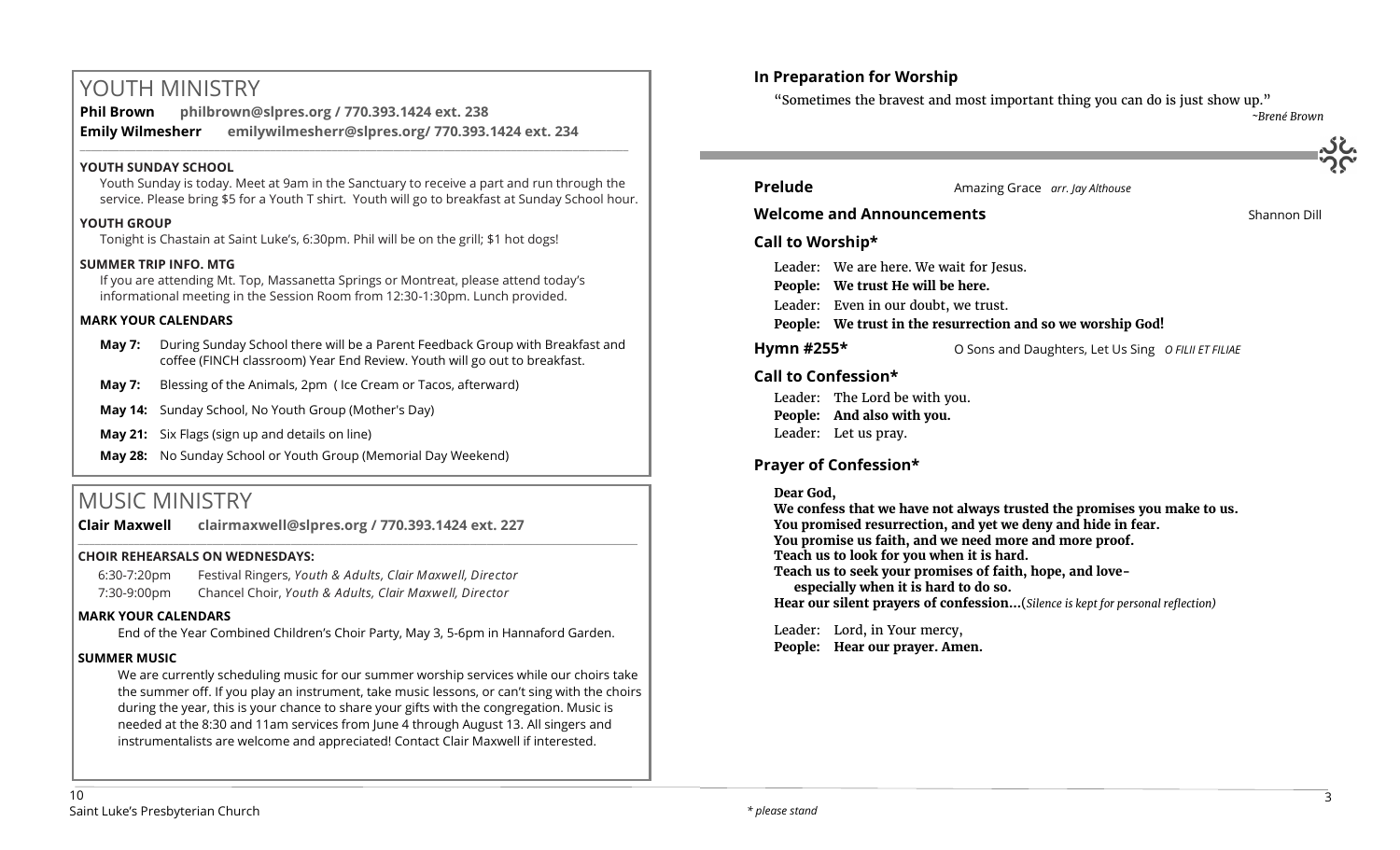# **Assurance of Forgiveness\***

#### **Song of Praise\* Praise God, from Whom All Blessings Flow** *LASST UNS ERFREUEN*

**Praise God, from whom all blessings flow. Praise God all creatures high and low. Alleluia, alleluia!** 

**Praise God, in Jesus fully known: Creator, Word and Spirit one. Alleluia, alleluia! Alleluia, alleluia, alleluia!** 

## **Passing of the Peace of Christ\***

Leader: May the peace of Christ be with you. **People: And also with you.**

## **Prayer for Illumination**

**Scripture Lesson** John 20:19-31, *page 115 of the New Testament* 

Leader: The Word of the Lord. **People: Thanks be to God.**

# **Tell Us Our Story**

*Children are always welcome to stay in worship. If preferred, parents may take their child(ren) to the nursery.*

**Sermon Graduating Seniors Sermon Graduating Seniors Sermon** 

*Preaching today are: Ashley Scott Armstrong, Zach Burroughs, Callie Dill, Caroline Hurst, Reed Thomas and Georgia Wescott.* 

**Hymn #256\*** These Things Did Thomas Count as Real *to tune of MARYTON*

**Affirmation of Faith\*** Apostles' Creed **I believe in God, the Father Almighty, Maker of heaven and earth, and in Jesus Christ, His only Son, our Lord; who was conceived by the Holy Ghost, born of the Virgin Mary, suffered under Pontius Pilate; was crucified, dead, and buried; He descended into hell; the third day He rose again from the dead; He ascended into heaven, and sitteth on the right hand of God the Father Almighty; from thence He shall come to judge the quick and the dead.**

# ADULT MINISTRY

**Shannon Dill shannondill@slpres.org / 770.393.1424 ext. 229** 

#### **ADULT SUNDAY SCHOOL**

Classes meet between the worship services, 9:30-10:30am. Descriptions of current groups are available on our website (slpres.org) or http://bit.ly/AdultSundaySchool. Please join us!

 $\_$  ,  $\_$  ,  $\_$  ,  $\_$  ,  $\_$  ,  $\_$  ,  $\_$  ,  $\_$  ,  $\_$  ,  $\_$  ,  $\_$  ,  $\_$  ,  $\_$  ,  $\_$  ,  $\_$  ,  $\_$  ,  $\_$  ,  $\_$  ,  $\_$ 

#### **FRIDAY MORNING MEN'S BIBLE STUDY**

Fellowship and Bible study every Friday from 6:40-8am in the Parlor with Dan Joyce.

#### **DISCIPLE SERIES**

The final study in the Series, *Christian Believer,* focuses on essential doctrines of the Christian faith and makes connections between the doctrine and daily living. Classes are Tuesdays, 7-9pm.

#### **BIBLE STUDY: "WAYFARERS"**

Come join David, Shannon or Phil as this week's preacher leads a study of the scripture for the upcoming Sunday's worship. Meet on Wednesdays at 10am in the church library.

# S P L A S H ! CHILDREN'S MINISTRIES

**Catherine Anne Thomas cathomas@slpres.org / 770.393.1424 ext. 228 \_\_\_\_\_\_\_\_\_\_\_\_\_\_\_\_\_\_\_\_\_\_\_\_\_\_\_\_\_\_\_\_\_\_\_\_\_\_\_\_\_\_\_\_\_\_\_\_\_\_\_\_\_\_\_\_\_\_\_\_\_\_\_\_\_\_\_\_\_\_\_\_\_\_\_\_\_\_\_\_\_\_\_\_\_\_\_\_\_\_\_\_\_\_\_\_\_\_\_\_\_\_\_\_\_\_\_** 

#### **VBS VOLUNTEER TRAINING NEWS**

Our "Ladies Night Out" VBS Decorating Workshop was so much fun! No worries if you missed it…we're planning ANOTHER fun work session on Wednesday, May 10. Drop in for our "Decorating and Donuts After Drop-Off" session from 9:15 to 11am on the Great Hall Stage. We'll have coffee, pastries, and all the Fun Factory decorating you can do! It will be a great time to catch up with old friends and make some new ones while helping "make the magic happen" for our upcoming Vacation Bible School, scheduled for June 12 – June 15.

Fun Factory "employees" are encouraged to attend ONE of these two training sessions:

- ~ Wednesday, May 17 from 7-8pm, dessert and drinks provided or
- ~ Sunday, June 4 from 12-1pm, light lunch and drinks provided

*Please RSVP for a session to Liz Catlett. Childcare is available by reservation only for the June 4 session. We'll provide a spot for your child if you contact [lizcatlett@slpres.org.](mailto:lizcatlett@slpres.org) Please pack a lunch pail for your small factory workers!*

#### **CHILDREN'S WELCOME WAGON**

Needed: friendly adult volunteers to serve as a Children's Welcome Wagon greeter in Sheppard Hall on Sunday mornings! Hours: Sunday mornings (that you select) from 10:45am to 12:15pm. Please email [cathomas@slpres.org](mailto:cathomas@slpres.org) if you can help.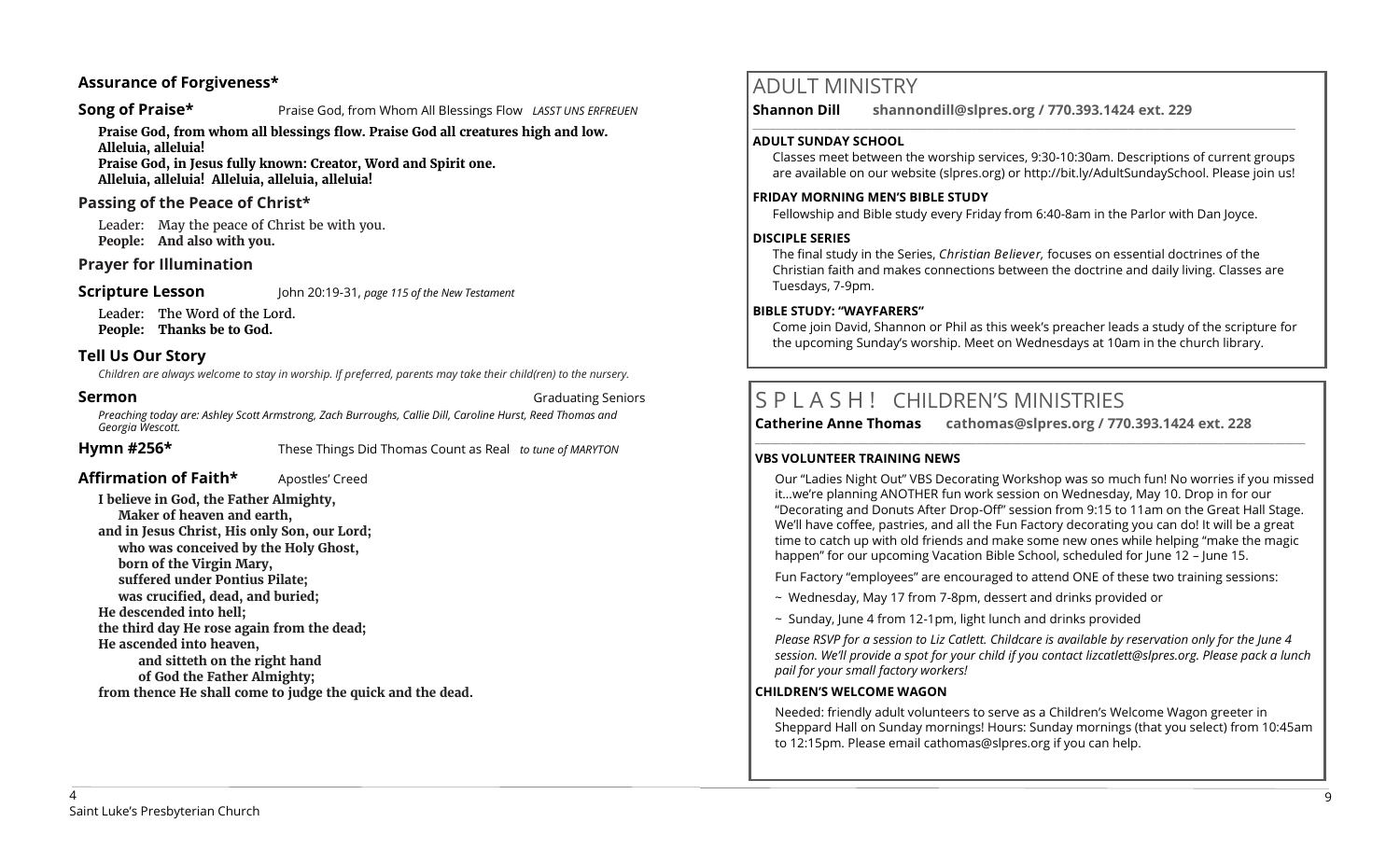# COLLEGE SCHOLARSHIP OPPORTUNITY

High school seniors, need a little financial help with your first year of college? You may qualify for the Saint Luke's College Scholarship! Pick up and complete an application-available in the lobby or they may be obtained from the church web site, www.slpres.org. Look under the Resources tab and scroll down to Forms. There is a drop off box in the church office. (behind Pam Melton's desk.) Or, you can send a scanned copy to ahallum@stetson.edu. **Deadline is May 7.**

# ON-LINE GIVING UPDATE

Saint Luke's has recently converted to a new merchant processor for online giving via our website. The reasons for the change include:

- lower fees,
- friendlier user experience,
- more efficient administration,
- better functionality which includes the ability to link donations to a specific fund and the ability to do text-giving via smartphones.

We wanted to make you aware of the change for two reasons: First, if you have given online in the past and saved your payment method, you will need to re-enter your information, which can then be saved for future giving. Second, text-giving via your smartphone on the Church Life app is a really safe, easy and convenient way to continue to support the church financially while you are away during the busy summer travel months.

> If you have any questions about the change, please contact a member of the Finance Committee. Thanks!

**I believe in the Holy Ghost; the holy catholic Church; the communion of saints; the forgiveness of sins; the resurrection of the body; and the life everlasting. Amen.**

# **Prayers of the People**

**The Lord's Prayer** 

**Our Father, who art in heaven, hallowed be thy Name, thy kingdom come, thy will be done, on earth as it is in heaven. Give us this day our daily bread; and forgive us our debts, as we forgive our debtors; and lead us not into temptation, but deliver us from evil. For thine is the kingdom, and the power, and the glory, forever. Amen.**

# **Offering Invitation**

*Giving is a tangible sign of worship. If you give electronically, there is a blue, laminated, electronic giving card in the pew rack to place in the offering plate as it is passed.*

**Offertory** It Is Well with My Soul *arr. Jay Althouse*

**Song of Thanksgiving\*** Now Thank We All Our God *NUN DANKET ALLE GOTT* 

**All praise and thanks to God, who reigns in highest heaven, to Father and to Son and Spirit now be given: the one eternal God, whom heaven and earth adore, the God who was, and is, and shall be evermore.**